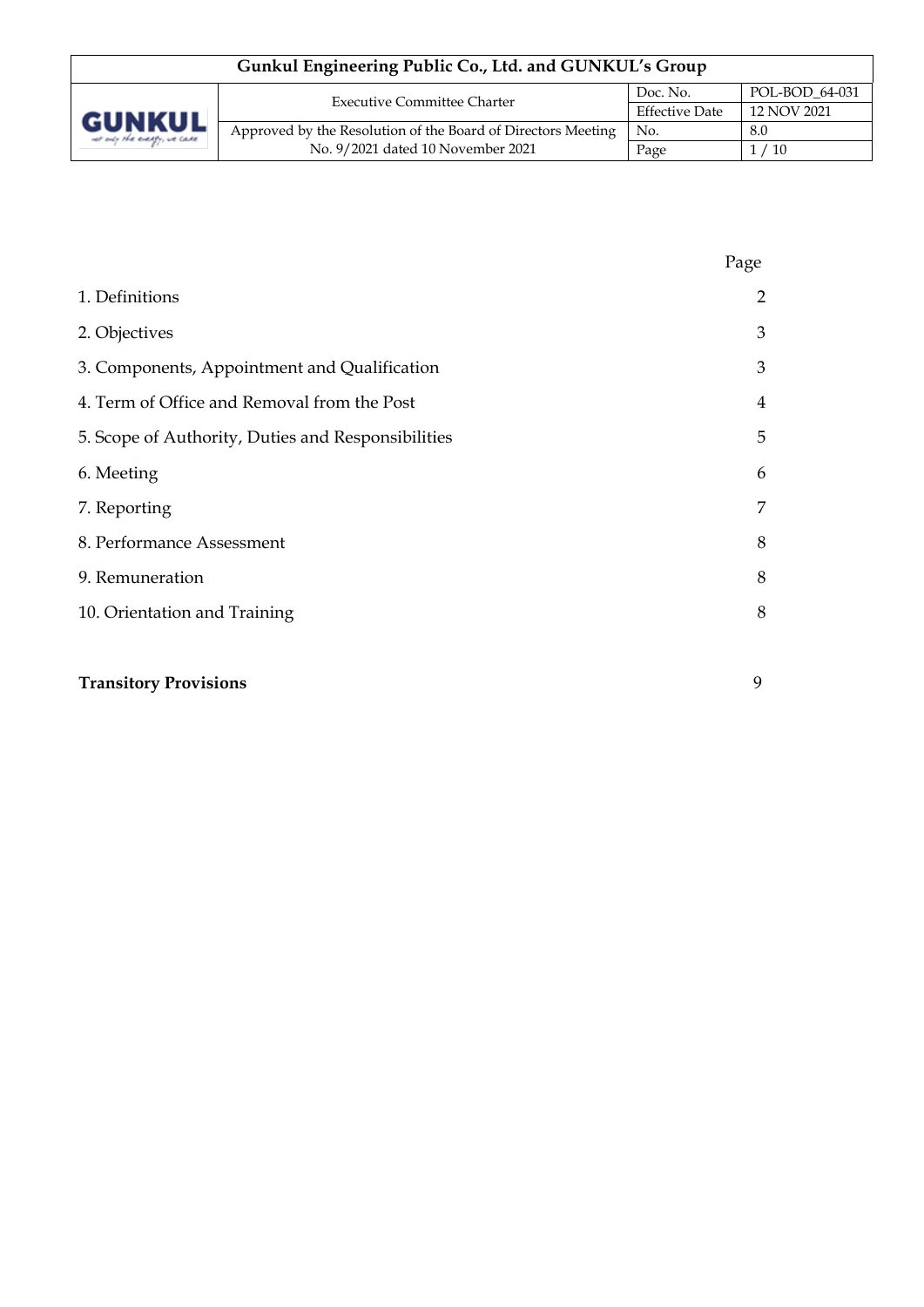| Gunkul Engineering Public Co., Ltd. and GUNKUL's Group |                                                              |                                                  |                |  |
|--------------------------------------------------------|--------------------------------------------------------------|--------------------------------------------------|----------------|--|
| GUNKUL<br>ver only the everyly, we care                | <b>Executive Committee Charter</b>                           | Doc. No.<br><b>Effective Date</b><br>12 NOV 2021 | POL-BOD 64-031 |  |
|                                                        |                                                              |                                                  |                |  |
|                                                        | Approved by the Resolution of the Board of Directors Meeting | No.                                              | 8.0            |  |
|                                                        | No. 9/2021 dated 10 November 2021                            | Page                                             | 2/10           |  |

### **1. Definitions**

| "Company"                                                          | Gunkul Engineering Public Co., Ltd.                                   |  |  |
|--------------------------------------------------------------------|-----------------------------------------------------------------------|--|--|
| "GUNKUL's Group"                                                   | Subsidiary and affiliated companies of                                |  |  |
|                                                                    | Gunkul Engineering Public Co., Ltd.                                   |  |  |
| "Board of Directors"                                               | Board of Directors of Gunkul Engineering                              |  |  |
|                                                                    | Public Co., Ltd.                                                      |  |  |
| "Executive Committee"                                              | <b>Executive Committee of Gunkul Engineering</b>                      |  |  |
|                                                                    | Public Co., Ltd.                                                      |  |  |
| "Member of Executive Committee"                                    | Member of Executive Committee of Gunkul Engineering                   |  |  |
|                                                                    | Public Co., Ltd.                                                      |  |  |
| "Independent Director"                                             | Non-Executive<br>Director<br>with<br>qualification<br>of              |  |  |
|                                                                    | independence in accordance with the requirements of the               |  |  |
|                                                                    | notification of the Capital market Supervision Committee              |  |  |
|                                                                    | No. Thor Jor 28/2551                                                  |  |  |
| "Executive"                                                        | The person who takes the office of the deputy supervisor              |  |  |
|                                                                    | or upper of Gunkul Engineering Co., Ltd. (Public) and its             |  |  |
|                                                                    | corporate group                                                       |  |  |
| "Related Transaction"                                              | The transactions between the listed company<br>or                     |  |  |
|                                                                    | subsidiary company and related persons of the listed                  |  |  |
|                                                                    | such<br>directors, executives,<br>company<br>as<br>major              |  |  |
|                                                                    | shareholders or those with power to control the listed                |  |  |
|                                                                    | company, including the juristic person that such person is            |  |  |
|                                                                    | the major shareholder or has the control power.                       |  |  |
| "Related Person"                                                   | The person who is able to influence the director or the               |  |  |
|                                                                    | executive of the company with conflict of interest to make            |  |  |
|                                                                    | a decision with consideration either on personal interest             |  |  |
|                                                                    | or the maximum interest of the company.                               |  |  |
| "Person with possible conflict of interest" The following persons: |                                                                       |  |  |
|                                                                    | Director or the executive of the securities issuer<br>a.              |  |  |
|                                                                    | The major shareholder of the securities issuer<br>b.                  |  |  |
|                                                                    | The person having control power over the securities<br>C <sub>1</sub> |  |  |

- issuer d. The person with lineage or marital relationship or legal registration with the person in (a), (b) or (c) which is the father, mother, spouse, brother and sister, children or spouse of the children
- e. Any juristic person that is controlled by or of which any interest or the shares are significantly held directly or indirectly by the person in (a), (b) or (c)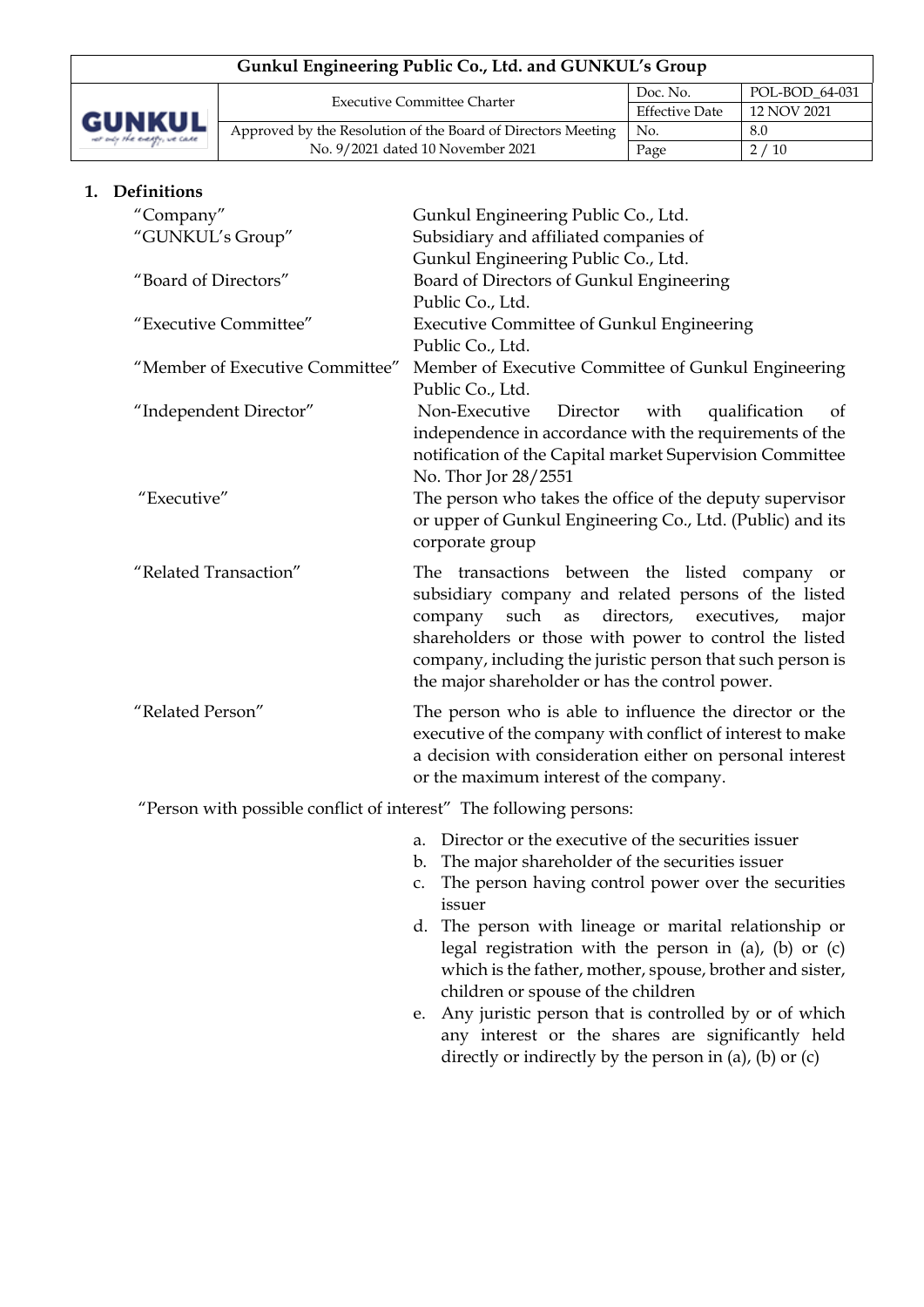| Gunkul Engineering Public Co., Ltd. and GUNKUL's Group |                                                              |                                                  |                |  |
|--------------------------------------------------------|--------------------------------------------------------------|--------------------------------------------------|----------------|--|
| GUNKUL<br>ver only the everyly, we care                | <b>Executive Committee Charter</b>                           | Doc. No.<br><b>Effective Date</b><br>12 NOV 2021 | POL-BOD 64-031 |  |
|                                                        |                                                              |                                                  |                |  |
|                                                        | Approved by the Resolution of the Board of Directors Meeting | No.                                              | 8.0            |  |
|                                                        | No. 9/2021 dated 10 November 2021                            | Page                                             | $^{\prime}$ 10 |  |

# **2. Objectives**

The board of directors of the company has deemed suitable to arrange the "Executive Committee Charter" as a framework and guideline to perform the work as assigned by the board of directors of the company and the executive committee is required to support the work of the board of directors of the company to manage and control the business of the company to ensure an overall concrete outcome of the company to enhance the company to grow in a sustainable manner and to manage its business in an ethical, transparent and verifiable manner. That will enhance confidence of the shareholders, investors, stakeholders and all related parties.

This charter is prepared to ensure understanding of the executive committee in its role, duty and responsibility and to provide a guideline on the duty performed.

### **3. Components, Appointment and Qualification**

3.1 Components and appointment

- 3.1.1 The board of directors of the company will appoint the executive board by selecting the directors and/or the executives of the company for a certain number and/or the qualified persons but not to be the independent director.
- 3.1.2 There are at least 5 executive committee members in the executive committee.
- 3.1.3 The board of directors of the company is require to appoint the chairman of the executive committee.
- 3.1.4 The company will propose its employee to be the secretary of the executive committee with approval from the executive committee.

### 3.2 Qualification

- 3.2.1 The chairman of the executive committee is required not to be the chairman of the board of directors of the company.
- 3.2.2 The executive committee member is required to be knowledgeable, competent and experienced in the work beneficial to the business of the company with integrity, objectivity and business ethics.
- 3.2.3 The executive committee is required not to be the director, executive or business operator in the enterprise undertaking the business similar to that of the company unless such enterprise is the subsidiary company, ventured company or joint trading enterprise of the company.
- 3.2.4 The good corporate governance committee member is required not to be the person possessing the qualification forbidden by the law on public limited company, the law on securities and stock exchange and other related laws
- 3.2.5 To devote sufficient and appropriate time to perform the duty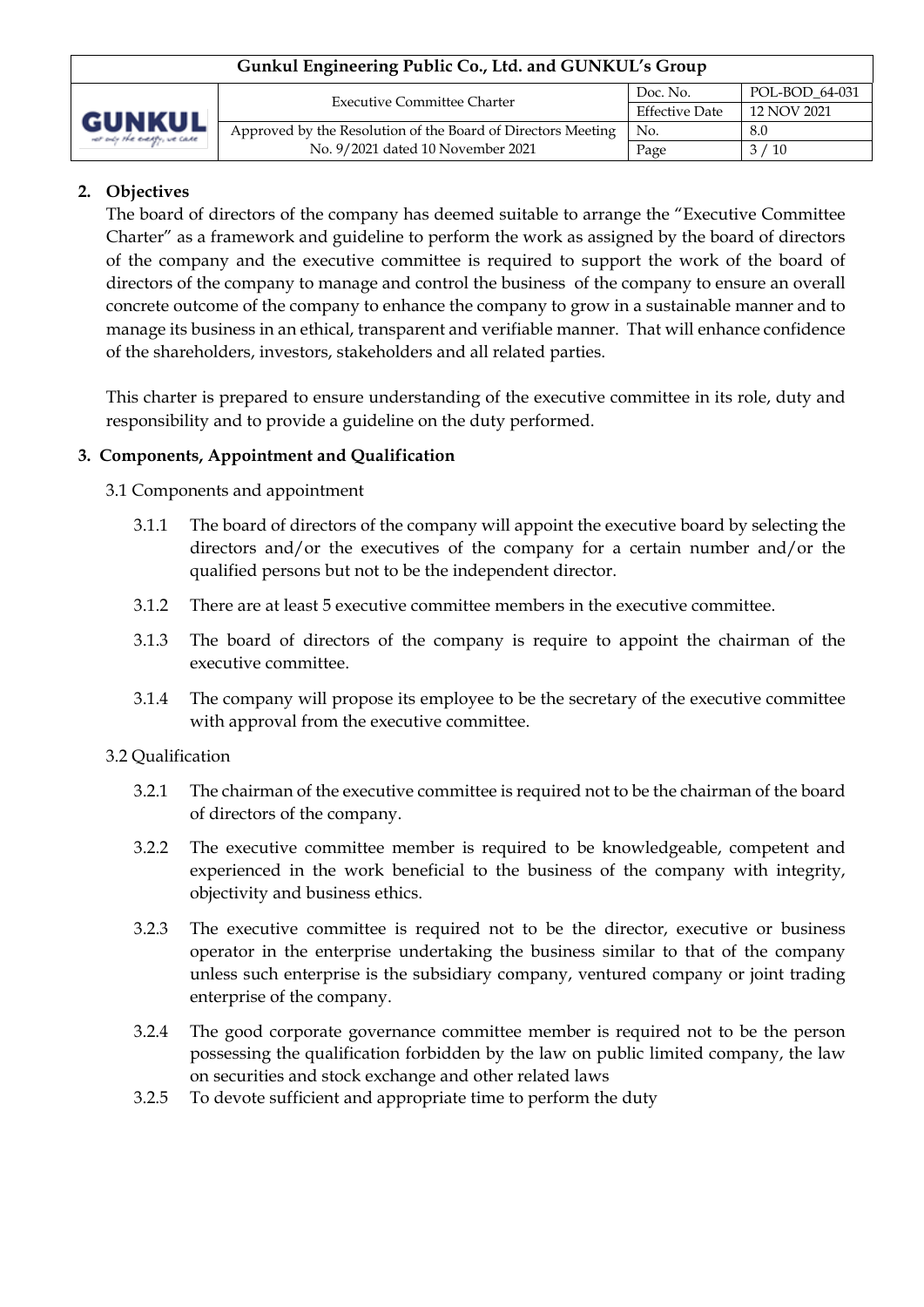| Gunkul Engineering Public Co., Ltd. and GUNKUL's Group |                                                              |                                                                    |      |  |
|--------------------------------------------------------|--------------------------------------------------------------|--------------------------------------------------------------------|------|--|
| <b>GUNKUL</b><br>ver only the everyly, we cane         | <b>Executive Committee Charter</b>                           | POL-BOD 64-031<br>Doc. No.<br><b>Effective Date</b><br>12 NOV 2021 |      |  |
|                                                        |                                                              |                                                                    |      |  |
|                                                        | Approved by the Resolution of the Board of Directors Meeting | No.                                                                | 8.0  |  |
|                                                        | No. 9/2021 dated 10 November 2021                            | Page                                                               | 4/10 |  |

## **4. Term of Office and Removal from the Post**

- 4.1 Term in Office
	- 4.1.1 The executive committee is allowed to stay in his office for 3 years while the executive committee who is leaving his office at the expiry of his term may be appointed by the board of director to stay in the office for another term.
	- 4.1.2 When the office of the executive committee is vacant for any reason except the expiry of his term in accordance with Clause 4.1.1., the board of directors will appoint the person with complete qualification to be an executive committee to make complete number as indicated by the board of directors in this charter and the person appointed to be in the office is allowed to stay in the office for remaining term only.
	- 4.1.3 To appoint the new executive committee to make a complete number as prescribed, it is required to be undertaken rapidly to ensure continuity in the operation of the executive committee.

## 4.2 Removal from the Post

- 4.2.1 The executive committee is required to leave his office in the following cases.
	- 1. Expiry of the term
	- 2. Death
	- 3. Resignation
	- 4. Lack of qualification to be the executive committee member
	- 5. Resolution of the board of directors passed with majority vote on removal
	- 6. Being a bankrupt person, quasi-incompetent person or incompetent person
	- 7. Being imprisoned or sentenced to be imprisoned by the court in the final court procedure unless it is miscellaneous wrongdoing or act of negligence
- 4.2.2 The executive committee who has desired to resign from his office, he is required to inform the company in writing at least one month in advance unless there is force majeure with proper justification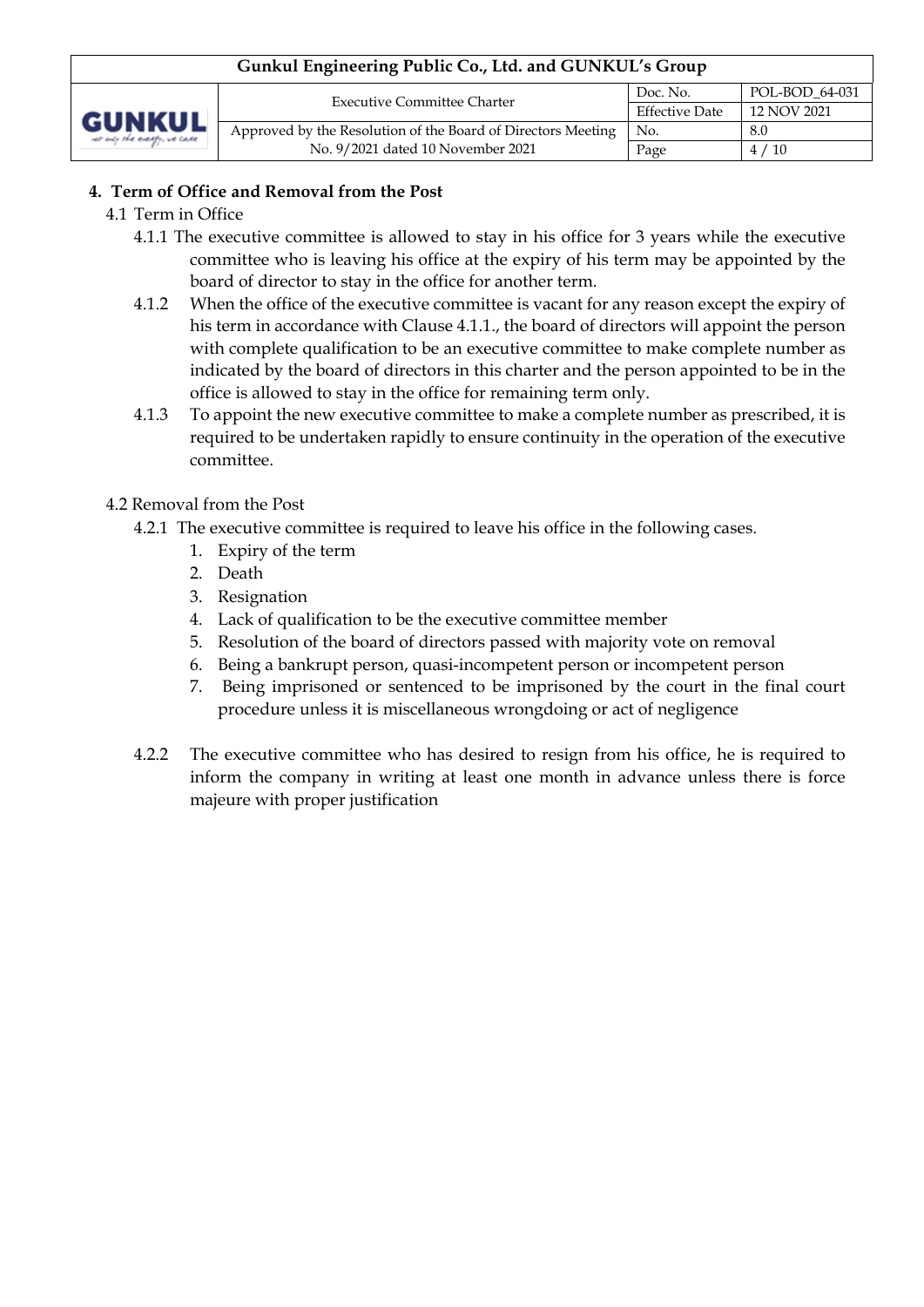| Gunkul Engineering Public Co., Ltd. and GUNKUL's Group |                                                              |                                                  |                |  |
|--------------------------------------------------------|--------------------------------------------------------------|--------------------------------------------------|----------------|--|
| <b>GUNKUL</b><br>ver only the everyly, we cane         | <b>Executive Committee Charter</b>                           | Doc. No.<br><b>Effective Date</b><br>12 NOV 2021 | POL-BOD_64-031 |  |
|                                                        |                                                              |                                                  |                |  |
|                                                        | Approved by the Resolution of the Board of Directors Meeting | No.                                              | 8.0            |  |
|                                                        | No. 9/2021 dated 10 November 2021                            | Page                                             | 5/10           |  |

# **5. Scope of Authority, Duties and Responsibilities**

The board of directors of the company has determined the scope of authority, duties and responsibilities of the executive committee as follows.

- 5.1 To perform duties within the scope of the law, the objectives and regulations of the Company; as well as, the board resolution and the resolution of the shareholders' meeting with honesty, careful including having responsibility and ethical by taking into account the benefits of all shareholders equally.
- 5.2 To determine policies, guidelines, framework, target, business plan, management structure, rules and regulations, authority, duty, approval authority and budget, including supervision, examination, monitoring and review of the operation of the company in accordance with vision, mission, strategy and policy of the board of directors and in compliance with the laws on securities and stock exchange, requirements of the stock exchange or laws related to the business conducted by the company, requirements of the company, including anti-corruption measures and guidelines.
- 5.3 To determine regulations, policies and guidelines on corporate social responsibility to look after the society, community and environment.
- 5.4 To screen, approve or agree with the key business conducted in a normal course of business and management of the company within the scope of authority provided.
- 5.5 To determine the working regulations of the employees of the company without any conflict with related regulations and laws.
- 5.6 To approve the structure of the office and salary and other benefits of the employees and to approve the management structure of the division level or lower.
- 5.7 To screen, consent or approve the annual budget plan, to supervise and monitor the operation in accordance with the policy, target and budget plan approved.
- 5.8 To ensure that the internal control system of the company is suitable and proper.
- 5.9 To screen, consent or approve the investment and/or participation in the bidding contest of new projects and to undertake the project as deemed suitable and to enter into a juristic act related to such matter until its completion within the scope of authority provided.
- 5.10 To screen, consent or approve the joint venture with the person, juristic person and/or group of persons in any form to undertake the business in accordance with the objectives of the company, including to enter into the juristic act related to such matter until its completion within the scope of authority provided.
- 5.11 To screen, consent or approve the appointment or employment of the advisor, including the expert outside the organization to provide opinions and undertake any act related to the business conducted by the company.
- 5.12 The executive committee may assign its authority and appoint a special working group, group of persons, executive or any person to undertake any work within the duty and responsibility as deemed suitable to the executive committee.
- 5.13 To authorize the management, special working group, group of persons, executive or any person as a substitute to undertake any act but not the approval on the related transaction or the transaction with possible conflict of interest or the transaction with conflict of interest as indicated in the regulations of the company, policy, rules and regulations and notifications of the Capital Supervision Commission as the approval on the transaction of such nature is required to be submitted to the meeting of the board of directors and/or the shareholders to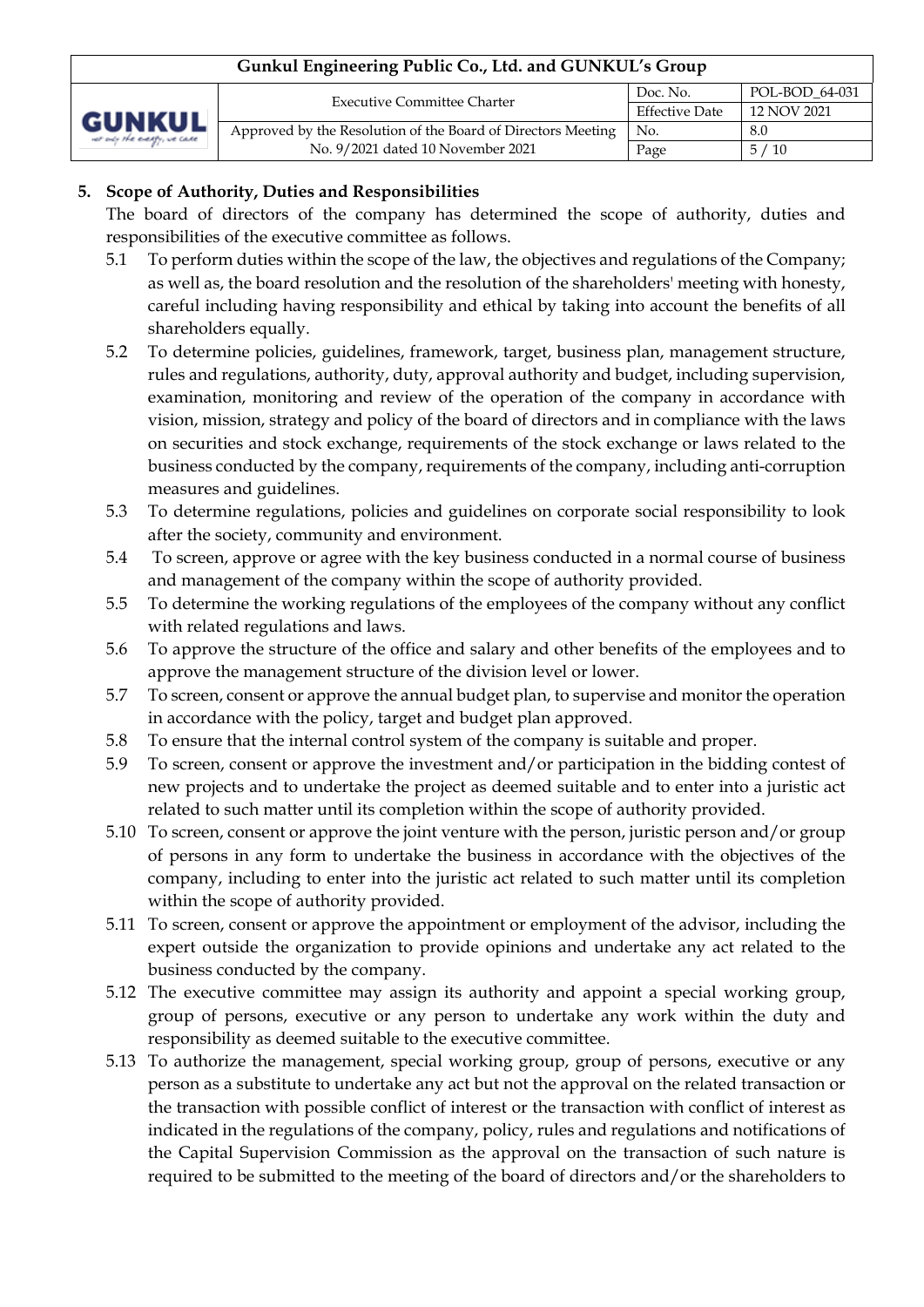| Gunkul Engineering Public Co., Ltd. and GUNKUL's Group |                                                              |                                                  |                |  |
|--------------------------------------------------------|--------------------------------------------------------------|--------------------------------------------------|----------------|--|
| <b>GUNKUL</b><br>ver only the everyly, we case         | <b>Executive Committee Charter</b>                           | Doc. No.<br><b>Effective Date</b><br>12 NOV 2021 | POL-BOD 64-031 |  |
|                                                        |                                                              |                                                  |                |  |
|                                                        | Approved by the Resolution of the Board of Directors Meeting | No.                                              | 8.0            |  |
|                                                        | No. 9/2021 dated 10 November 2021                            | Page                                             | 6/10           |  |

examine and approve such transaction in accordance with the regulations of the company or the related laws unless it is an approval on the transaction of which the nature is a normal course of business of the company and in accordance with the policy and criteria approved by the board of directors.

- 5.14 To assess performance of the executive committee, to provide recommendations on development and improvement to the board of directors for acknowledgment and information to determine the policy on continued development of the organization.
- 5.15 To review the charter of the executive committee annually.
- 5.16 To prepare an activity report of the executive committee for disclosure in the annual report of the company and such report will be signed by the chairman of the executive committee.
	- 1. Overall comments or remarks that the executive committee has learned from the duty performed in accordance with the charter.
	- 2. Other reports that the executive committee has viewed that the shareholders and the investors should know within the scope of authority and responsibility assigned by the board of directors of the company.
	- 3. Number of meetings of the executive committee and attendance to the meeting by each executive committee, including remuneration received by each executive committee.
- 5.17 To perform the duty, the executive committee may ask for independent opinion from the other professional consultant as deemed necessary at the expense of the company.
- 5.18 To perform any other task assigned by the board of directors of the company.

# **6. Meeting**

- 6.1 Number of Meeting
	- 6.1.1 The executive committee is required to arrange a meeting at least once a month and the additional meeting may be arranged as deemed suitable to the chairman of the executive committee.
	- 6.1.2 The chairman of the executive committee may call for a meeting in a special case as deemed necessary or if requested by the executive committee member or the chairman of the board of directors of the company to examine the agenda required to be jointly discussed in particular in addition to the regular meeting.
	- 6.1.3 Details of number of meeting and attendance to the meeting of each executive committee member shall be disclosed in the annual report and the annual registration statement (form 56-1 one report).
- 6.2 Attendants of the Meeting
	- 6.2.1 In the meeting of the executive committee, at least half of the executive committee members are required to attend the meeting to make a quorum of the meeting and the chairman of the executive committee will chair the meeting.
	- 6.2.2 If the chairman of the executive committee is not in the meeting or is unable to undertake his duty, the executive committee is required to elect one of the executive committee to be the chairman of the meeting.
	- 6.2.3 The meeting of the executive committee may invite the director or executive of the company or the person related to the agenda to attend the meeting for related information.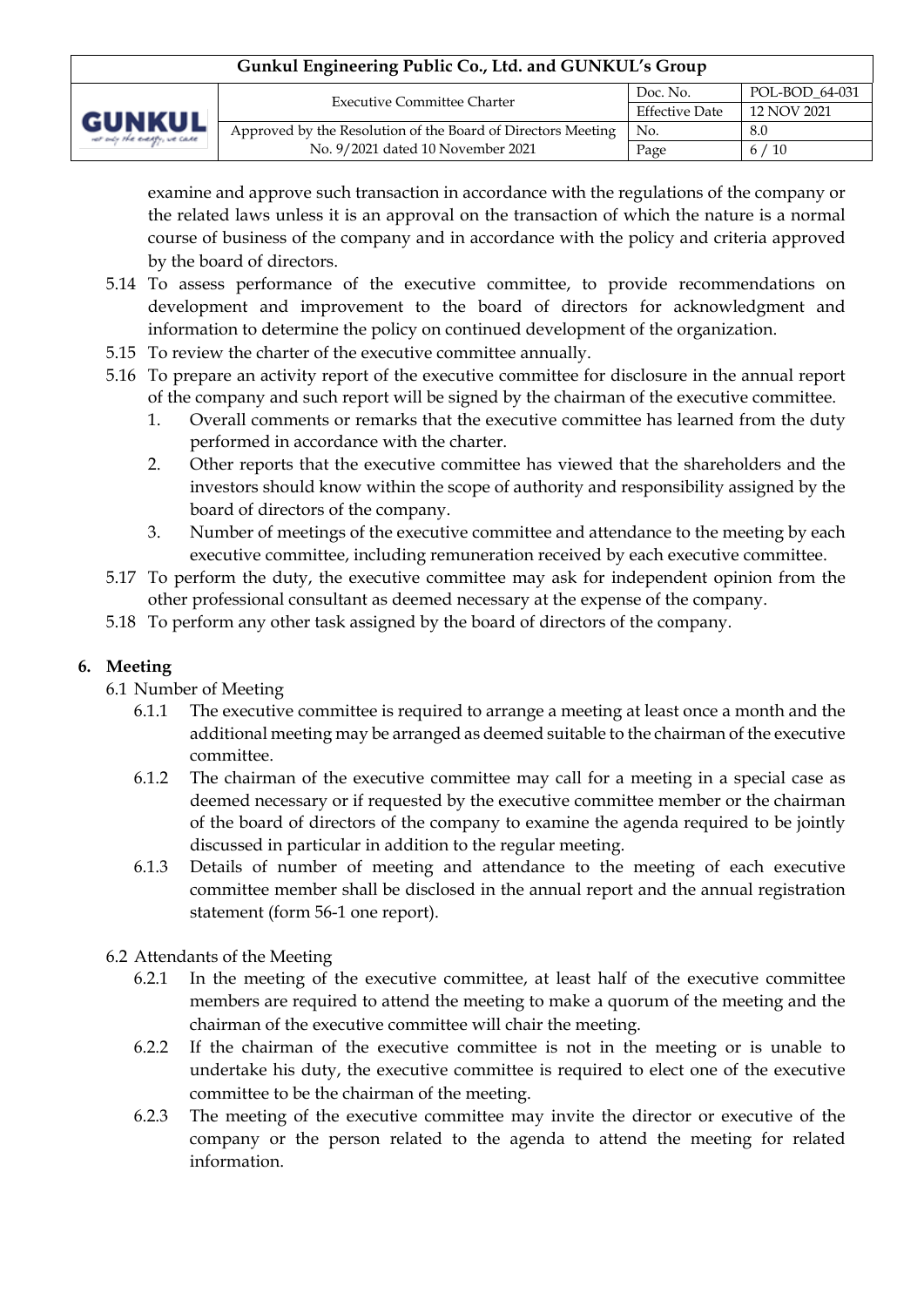| Gunkul Engineering Public Co., Ltd. and GUNKUL's Group |                                                              |                                                                    |               |  |
|--------------------------------------------------------|--------------------------------------------------------------|--------------------------------------------------------------------|---------------|--|
| <b>GUNKUL</b><br>ver only the everyly, we care         | <b>Executive Committee Charter</b>                           | POL-BOD 64-031<br>Doc. No.<br><b>Effective Date</b><br>12 NOV 2021 |               |  |
|                                                        |                                                              |                                                                    |               |  |
|                                                        | Approved by the Resolution of the Board of Directors Meeting | No.                                                                | 8.0           |  |
|                                                        | No. 9/2021 dated 10 November 2021                            | Page                                                               | $'$ / 10<br>7 |  |

- 6.2.4 The secretary of the executive committee is required to attend the meeting every time and if there is any necessity that attendance is not possible, the company may assign any person to attend the meeting on his behalf.
- 6.3 Agenda of the Meeting
	- 6.3.1 The executive committee should set the agenda of the meeting in advance which should include the following agenda.
		- 1. Matters to be informed to the meeting by the chairman
		- 2. Approval on the preceding minutes of the meeting
		- 3. Review of the matters continued from the previous meeting
		- 4. Matters to be discussed
		- 5. Matters to be informed
		- 6. Other matters
	- 6.3.2 Supporting documents of the meeting are required to be submitted to the executive committee and attendants for a suitable period in advance of the meeting date so there is sufficient time to study the information and to request for additional information.
- 6.4 Voting
	- 6.4.1 The resolution of the meeting is required to be passed with the majority vote of the executive committee attending the meeting and voting and each executive committee member has one vote to cast. If the votes are on par, the chairman of the meeting shall cast a decisive vote.
	- 6.4.2 The executive committee member who has a conflict of interest in the matter discussed is required to suspend his vote on such matter.
- 6.5 Minutes of the Meeting
	- 6.5.1 The secretary of the executive committee or the person assigned is required to prepare the minutes of the meeting and submit the minutes to the executive committee without delay.
	- 6.5.2 The secretary of the executive committee or the person assigned is required to submit the minutes and plan (if any) to the related agency to acknowledge and to have a guideline on the work in compliance with the policy and the guideline provided.

# **7. Reporting**

- 7.1 The executive committee is required to report to the board of directors of the company to acknowledge the outcome of the meeting regularly or the other matters that the board of directors of the company should learn together with comments on the guideline and recommendations as deemed suitable
- 7.2 If there is any critical act or matter which may significantly affect the operation of the company or the guideline on supervision on good governance, conducts and business ethics, the executive committee is required to report to the board of directors of the company within a suitable period.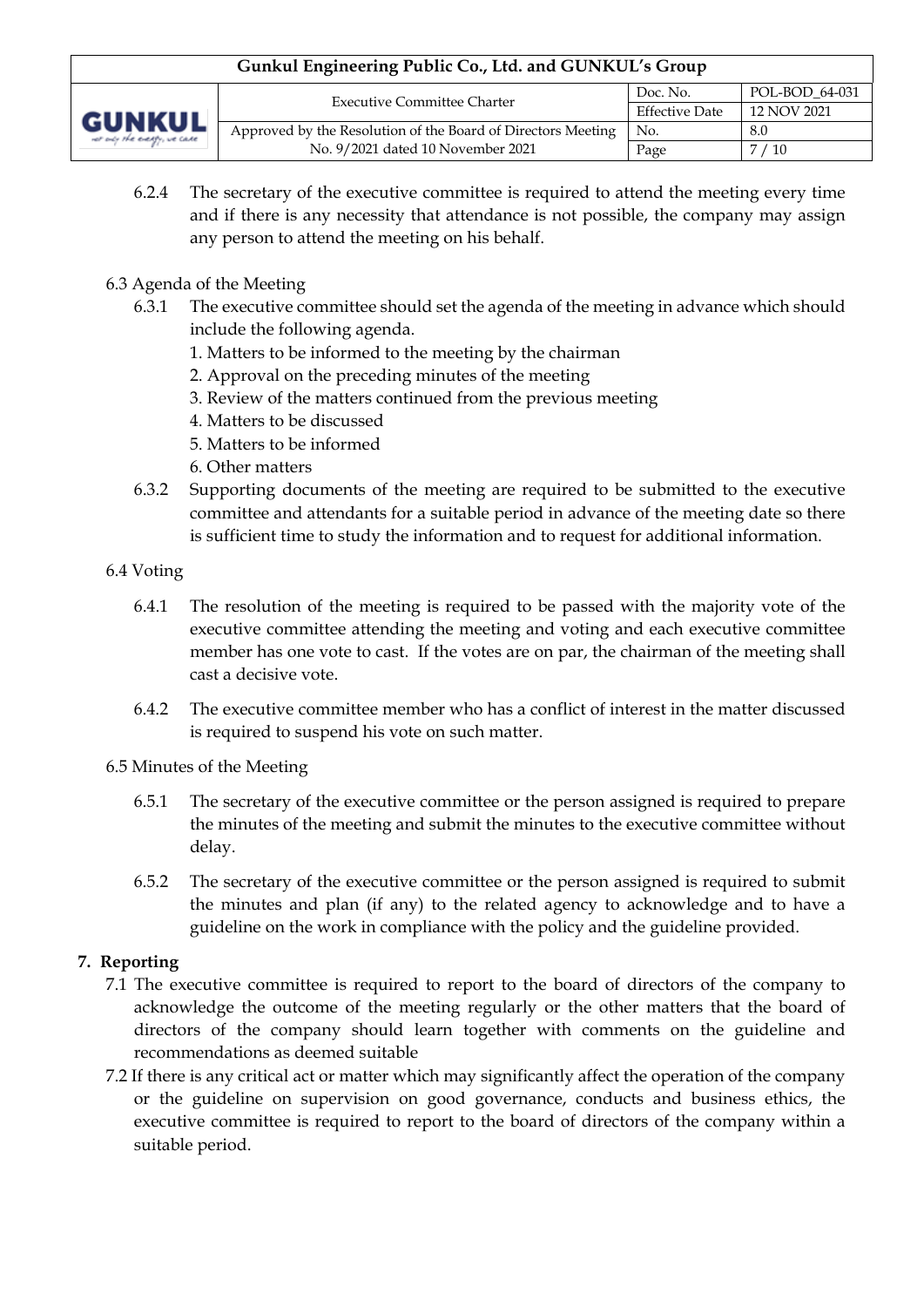| Gunkul Engineering Public Co., Ltd. and GUNKUL's Group |                                                              |                                                  |                |  |
|--------------------------------------------------------|--------------------------------------------------------------|--------------------------------------------------|----------------|--|
| <b>GUNKUL</b><br>ver only the everyly, we care         | <b>Executive Committee Charter</b>                           | Doc. No.<br><b>Effective Date</b><br>12 NOV 2021 | POL-BOD 64-031 |  |
|                                                        |                                                              |                                                  |                |  |
|                                                        | Approved by the Resolution of the Board of Directors Meeting | No.                                              | 8.0            |  |
|                                                        | No. 9/2021 dated 10 November 2021                            | Page                                             | 8/10           |  |

7.3 The chairman of the executive committee is required to disclose the process and criteria on performance assessment of the executive committee, the number of the meetings, attendance of each executive committee member and remuneration or each executive committee member in the annual registration statement (form 56-1 one report).

#### **8. Performance assessment**

- 8.1 The executive committee has a duty to assess its performance every year through selfassessment and the assessment report will be submitted to the board of directors of the company for acknowledgement.
- 8.2 The performance assessment process and criteria of the entire executive committee will be disclosed in the annual registration statement (form 56-1 one report).

#### **9. Remuneration**

- 9.1 The annual general meeting of shareholders will determine the remuneration of the executive committee.
- 9.2 Remunerations paid in the past year to each executive committee member is required to be disclosed in the annual registration statement (form 56-1 one report).

#### **10. Orientation and Training**

#### 10.1 Orientation

Every new executive committee member is required to attend the "Orientation for New Director" as provided by the company.

#### 10.2 Training

The policy of the company is to encourage the executive committee to attend the training course to enhance knowledge and competence under the good governance supervision plan continuously.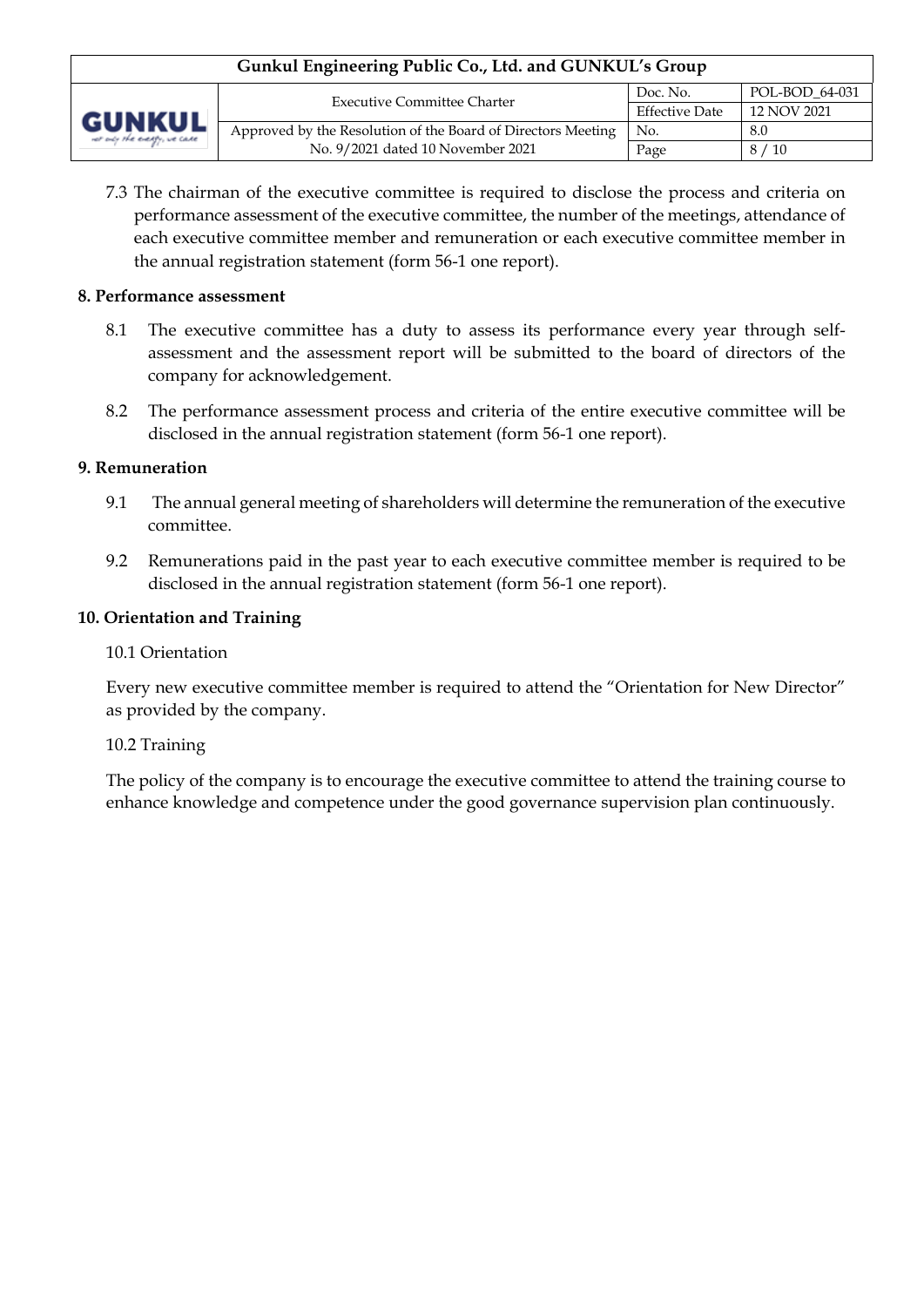| Gunkul Engineering Public Co., Ltd. and GUNKUL's Group |                                                              |                                                  |                |  |
|--------------------------------------------------------|--------------------------------------------------------------|--------------------------------------------------|----------------|--|
| <b>GUNKUL</b><br>ver only the everyly, we care         | <b>Executive Committee Charter</b>                           | Doc. No.<br><b>Effective Date</b><br>12 NOV 2021 | POL-BOD 64-031 |  |
|                                                        |                                                              |                                                  |                |  |
|                                                        | Approved by the Resolution of the Board of Directors Meeting | No.                                              | 8.0            |  |
|                                                        | No. 9/2021 dated 10 November 2021                            | Page                                             | 9/10           |  |

### **Transitory Provisions**

The person appointed to take the office of the executive committee before the date that this executive committee charter is in effect will have the authority and duty as the executive committee completely until the expiry of the term or the other person is appointed to make the replacement. This charter will have no effect on any act undertaken before the effective date of this charter. Any act undertaken before this charter is in effect shall be proceeded until its completion. In addition, if the executive committee has viewed that the enforcement of this charter on any matter that is made immediately will have an impact on the operation of the company, the executive committee may apply the original rules and regulations for the time being.

Any person appointed by the executive committee to assume any office before this charter in in effect, including the secretary of the executive committee, will have the authority and duty of such post until the expiry of the term or the other person is appointed to make the replacement.